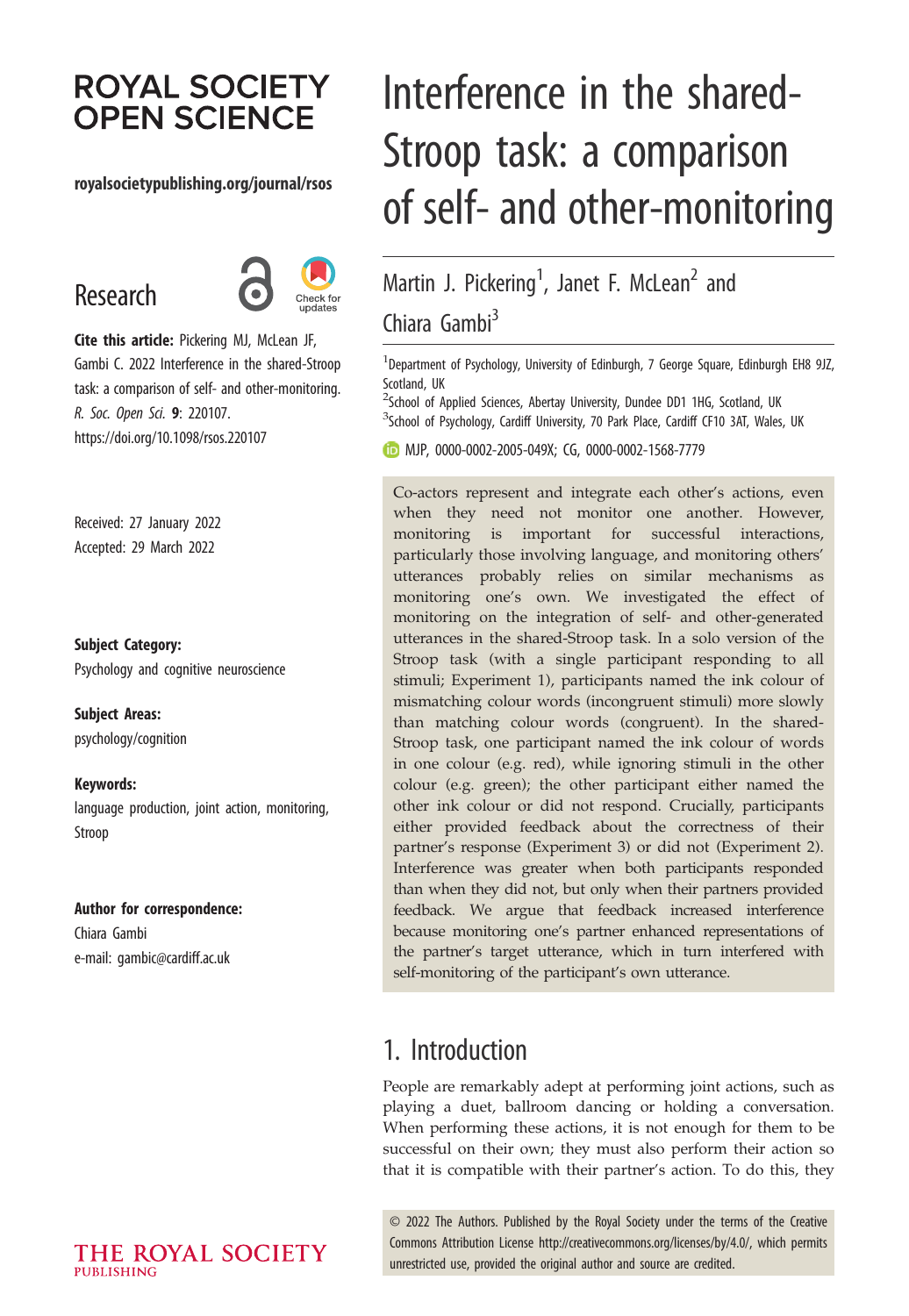must be able to predict and monitor each other's actions and to use information about their partner's actions in preparing their own actions. A large body of research on joint spatial action tasks has suggested that people are able to construct representations of their partner's action as well as their own, and moreover, that self- and other-representations interact and affect one another (e.g. [[1](#page-9-0)–[3](#page-9-0)]), in a way that suggests each of them has constructed a representation of their joint task as well as of their respective individual tasks.

There is increasing evidence that people also construct representations of their partner's utterances in joint language tasks [\[4](#page-9-0)–[10\]](#page-9-0). But it is currently unclear to what extent representations of others' utterances and representation of one's own utterances are integrated and affect one another. Specifically, some studies suggest that representations of others' utterances have effects that are analogous to those of representations of one's own utterances (e.g. interacting in similar ways with other linguistic representations or eliciting similar brain responses; [\[4,6,10](#page-9-0)]), but other work suggests that representation of others' utterances are not as tightly integrated with representations of one's own utterances [[5,7](#page-9-0)–[9](#page-9-0)]. We ask whether speakers are more likely to tightly integrate self- and other-representations when they have to monitor their partner's utterances for correctness. Other-monitoring—that is monitoring of the utterances spoken by another speaker—is of course an important component of comprehension in general [\[11](#page-9-0)–[13\]](#page-9-0). However, it might be particularly important during dialogue, when monitoring the utterances of one's interlocutor is critical not only for comprehension (of those utterances) but also for checking the interlocutor's understanding of one's own utterances. In fact, in dialogue, other-monitoring might also be tightly integrated with self-monitoring [[11,14,15\]](#page-9-0)—that is, monitoring of one's own utterances before and after they are spoken [[11,16\]](#page-9-0). Thus, we tested whether encouraging participants to monitor their partner's utterances—because they were required to provide feedback to their partner—in a joint language task would make them more likely to tightly integrate self- and other-representations.

Importantly, joint spatial action tasks do not only show that participants represent their partner's actions in a way that affects their own actions, but also that such effects tend to be stronger when the partner's actions are (i) more salient and when (ii) there is a closer relationship between the participants. Most of the evidence for these conclusions comes from variations of the so-called joint Simon task, which was introduced by Sebanz *et al.* [\[17](#page-9-0)]. They had participants perform a spatial compatibility (Simon) task, in which they were presented with a finger wearing a red or green ring that pointed left or right. Participants in the solo task (i.e. the classic Simon task) responded to red stimuli by pressing a left button and to green stimuli by pressing a right button (solo task), and were faster when the finger pointed toward the button that they had to press than to the other button. Crucially, when participants took part in pairs and one participant responded to (say) red stimuli but the other participant did not respond, there was no spatial compatibility effect (individual task). By contrast, when one participant in the pair responded to red stimuli and the other to green stimuli, the compatibility effect returned ( joint task).

This joint Simon effect occurs when a salient stimulus provides a frame of reference for the participant's own action (i.e. the action is coded as being 'left' or 'right' in relation to this stimulus [\[18](#page-9-0)], see also [\[19](#page-9-0)]). Accordingly, the effect is larger when participants regard the other responding hand as being more 'separate' from their own hand [\[18](#page-9-0)]. Further, while non-social salient stimuli can elicit the joint Simon effect (e.g. a Chinese waving cat; [[20\]](#page-9-0)), both the occurrence and the magnitude of joint spatial effects is modulated by co-presence and by the social relationship between participants. Although joint spatial effects do occur when no co-actor is present [[21,22](#page-9-0)], when each participant cannot see or hear the other [[23\]](#page-9-0) and when participants sit close together but do not collaborate [\[19](#page-9-0)], they appear to be less reliable: some studies have reported no effects when the partner is not visible [\[24](#page-9-0)] or a non-biological entity [\[25](#page-9-0)]. Finally, stronger effects occur with likeable than intimidating partners [[26](#page-9-0)]. Thus, taken together, joint spatial action studies suggest that when the relationship between participants is close (either as a result of task structure or social factors), otherrepresentations are enhanced—that is, participants are more likely to represent their partner's actions as well as their own, and stronger effects ensue.

But to what extent do these conclusions generalize to non-spatial joint activity? A good example is interactive linguistic communication, in which speakers respond appropriately and rapidly to their partner's contributions [\[27](#page-9-0)]. For example, the gaps between contributions to dialogue tend to be extremely short (often around 200 ms; [\[28](#page-9-0)]). To respond appropriately, interlocutors probably predict their own and their partner's utterances. Pickering & Garrod [\[29](#page-9-0)] specifically proposed that interlocutors engage in covert production of one another's utterances, so that each represents the perceived utterance of his or her interlocutor using some of the same mechanisms used when representing utterances he or she is about to produce (see also [\[30,31](#page-9-0)]).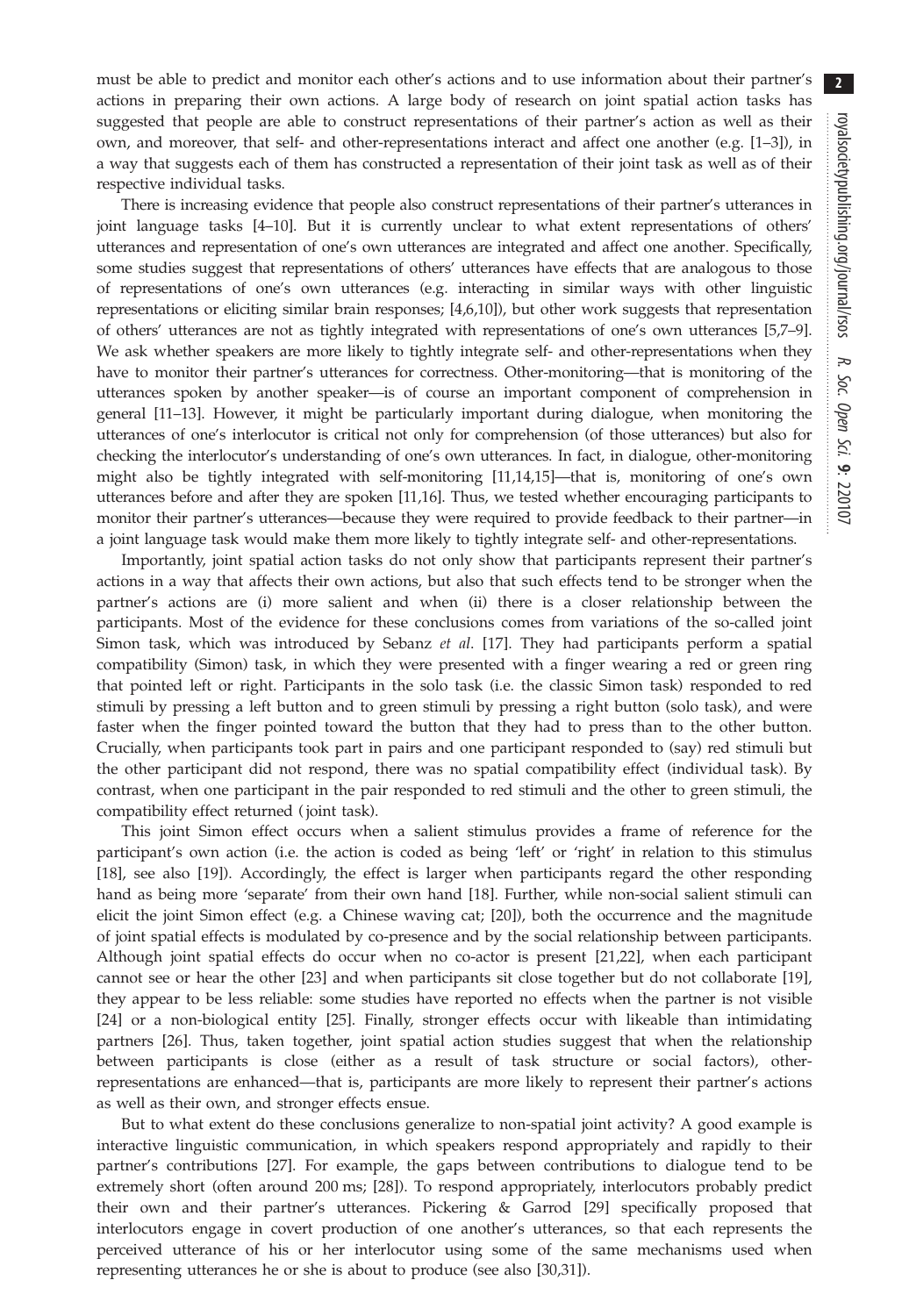When people use language, they intend to communicate, and assume that their partners intend to understand what they are saying [\[32](#page-9-0)]. We might therefore expect joint-representation effects in nonspatial tasks involving language. Indeed, similar to joint action tasks, participants in joint language tasks represent their partner's task and actions (utterances) as well as their own, though the degree to which self- and other-representations are integrated varies. For example, Gambi et al. [[8](#page-9-0)] asked pairs of participants to name pairs of pictures superimposed on each other; participants sat in different rooms and did not interact, though they were visible to each other in their peripheral vision. Participants' naming latencies were affected by their beliefs about their partner's task: speakers were slower at naming pairs of pictures when they believed that their partner was also naming but not when they believed that their partner was silent or performing a different task on the pictures. However, it did not matter whether participants believed their partner was naming the two pictures in the same or different order to themselves. Therefore, Gambi et al. argued that, in joint language tasks, speakers represent that their interlocutor is preparing to speak but not what he or she is preparing to say, indicating only partial integration of self- and other-representations. By contrast, when participants take turns speaking with a co-present partner, they may additionally represent aspects of the linguistic content of the partner's utterance. Kuhlen & Abdel Rahman [\[10\]](#page-9-0) showed that semantic interference accumulates not only as a function of how many related pictures the speaker has previously named, but also as a function of how many related pictures were previously named by a partner (whether or not this partner was audible, but only if the partner was seated in the same room [[33](#page-9-0)]; see also [[9](#page-9-0)]). Similarly, in an EEG study where participants took turns naming pictures with a co-present confederate [[4\]](#page-9-0), speakers showed an effect of lexical frequency when their partner was about to name the pictures, and not just when they were about to name the pictures themselves. They therefore appeared to (covertly) engage in lexical processing when their co-present partner was naming even if they were not overtly naming themselves. Taken together, this evidence from joint language tasks suggests that joint representations are formed but also that their nature and strength may well depend on aspects of the social context (e.g. co-presence; [[34\]](#page-9-0)).

No study so far has manipulated whether or not participants were requested to provide feedback to their partners as to the correctness of their utterances. While one previous study did ask participants to provide feedback to each other [\[6\]](#page-9-0), it did not include a condition without feedback, so the data do not speak directly to the question that we ask in the current paper. However, it employed a similar task and set-up to the current study, so below we describe it and its findings in some detail.

Demiral *et al.* [\[6](#page-9-0)] had participants perform a delayed go-no-go version of the Stroop task, where participants responded on trials where the word was printed in one ink colour (e.g. green; go trials) but not on trials where the word was printed in a different ink colour (e.g. red; no-go trials). The classic Stroop effect refers to the finding that people experience difficulty naming the ink colour of a word if that word's meaning is incompatible with the colour of the word (see [\[35\]](#page-9-0)). In the joint version of the task, each participant named words of a particular colour (e.g. red), while ignoring words of the other colour (e.g. green), and provided feedback to their partner's utterance ('yes' if their partner's response was correct, 'no' if it was not). In the individual version of the task, only one participant named words of a particular colour (e.g. red) and their partner provided feedback. Compared with the individual task, EEG data showed an increased P3b (i.e. a positive deflection peaking roughly 300 ms after stimulus onset) on no-go trials during the joint task, suggesting participants mapped the stimulus onto their partner's upcoming response when it was their partner's turn to respond more than when it was nobody's turn to respond (i.e. in the individual task). This finding is compatible with the proposal that participants form representations of others' utterances when they are explicitly required to monitor such utterances, though since Demiral et al. did not run a version of the joint task without feedback, it is unclear whether differences between the individual and joint tasks occurred because the partner was naming the other colour, or specifically because the participant had to monitor what the partner was saying.

In favour of the latter possibility, in a go-no-go version of the Stroop task that did not include a monitoring task, Saunders et al. [[36\]](#page-9-0) found comparable levels of interference whether or not the participants were sharing the task with a human partner: similar levels of interference were induced by colour words that corresponded to (i) another ink colour assigned to the same participant and to (ii) ink colours assigned to a task partner (relative to ink colours that were not assigned to either the participant or the task partner), but this was the case even when there was in fact no partner, suggesting that Stroop interference may arise fairly automatically from reading colour words and may not be dependent on social factors. Taken together, the findings of Demiral et al. and Saunders et al. thus suggest that an explicit monitoring task may be necessary to elicit a joint Stroop interference effect. We tested this claim in the current study.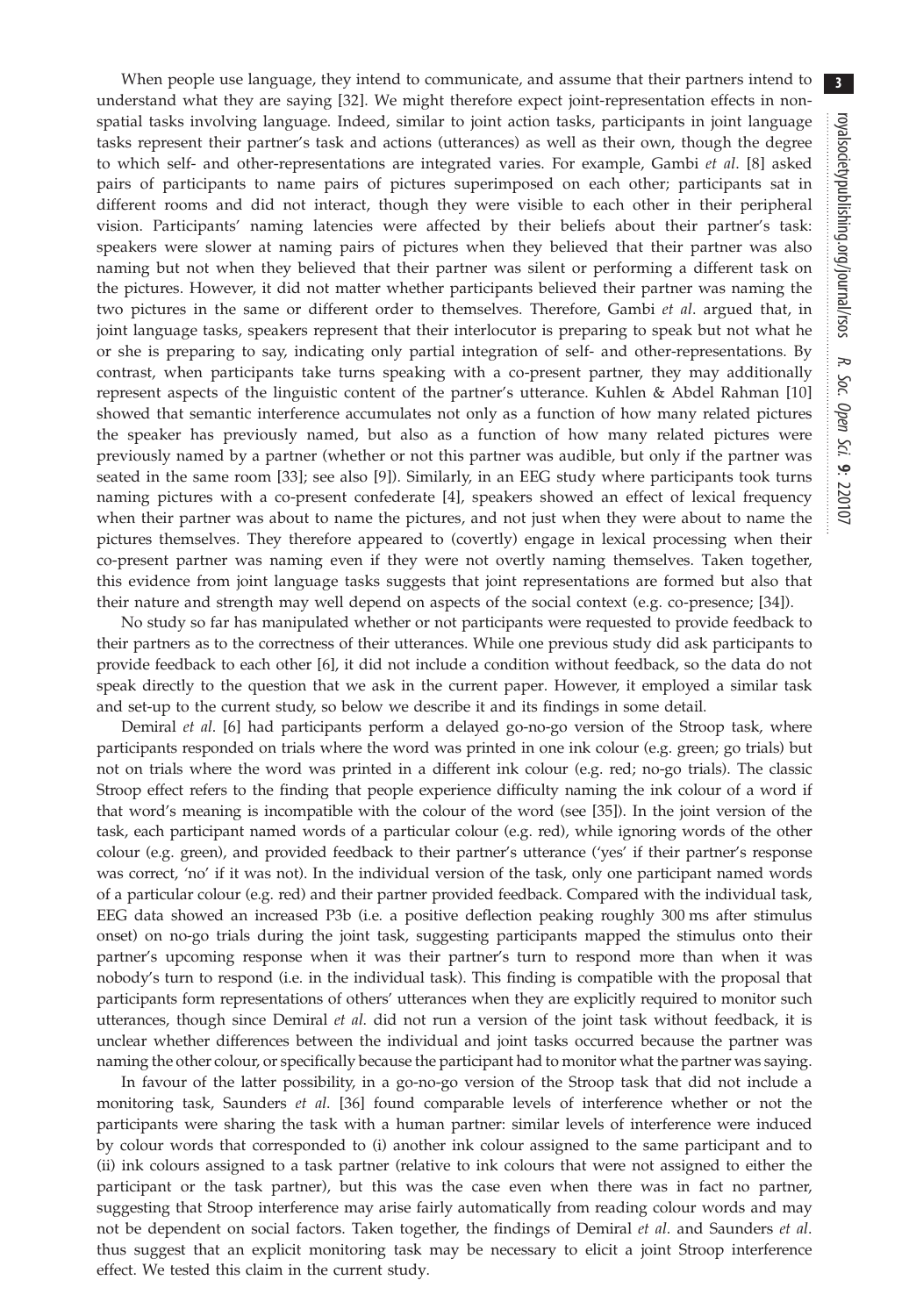But before we describe the current study's rationale and design, it is interesting to consider another finding from Demiral *et al.* [\[6\]](#page-9-0). In that study, there was no evidence of increased Stroop interference in the joint compared with the individual version of the task. In fact, it revealed a *reduced* congruency effect on the N2 component—indexing perceptual conflict [[37\]](#page-9-0)—in the joint compared with the individual task. Note that this study did not analyse response times, as responses were delayed to avoid speech artefacts in the EEG. Nevertheless, this finding suggests that representing a co-actor's utterance may not only cause additional interference between competing response alternatives (as indicated by the P3b findings described above), but also attenuate perceptual conflict.

This hypothesis is consistent with the few studies that compared a joint and an individual version of the picture-word interference (PWI) task. In the PWI task, participants name pictures while ignoring superimposed distractor words and are typically slower when distractors are semantically related to the pictures than when they are unrelated (i.e. a semantic interference effect; [\[38](#page-9-0)]). For example, Sellaro et al. [[39\]](#page-10-0) found a reduced semantic interference effect in a condition in which participants named pictures and were (falsely) told they had a partner in another room who read the superimposed distractor words (see also [[40\]](#page-10-0)). Similarly, Kuhlen & Abdel Rahman [[41\]](#page-10-0) found that when the PWI task is embedded in a communicative game, with one participant naming the distractor words and the other, co-present participant naming the pictures, semantic interference is greatly reduced (compared with a non-communicative, standard version of the PWI task). A possible reason is that naming pictures in a communicative setting enhances semantic facilitation at the conceptual level (due to distractor and target belonging to the same semantic category). While findings from joint PWI tasks may not translate directly to joint Stroop tasks because of several important methodological differences (e.g. in Stroop, the task-irrelevant stimulus is spatially colocated with the task-relevant stimulus and strongly activates the interfering response), evidence for reduced perceptual conflict in the joint task of Demiral et al. [[6](#page-9-0)] and evidence for reduced interference in joint PWI tasks [[39](#page-10-0)–[41](#page-10-0)] means it is unclear whether one would expect joint Stroop interference to increase or decrease in a joint compared with an individual go-no-go version of the task.

In sum, more evidence is needed to shed light on the varying contribution of task and social factors on joint linguistic actions. Specifically, it may be that representation of others' utterances in a more interactive situation, such as one requiring monitoring of each other's utterances, is enhanced compared with a less interactive situation in which one partner's utterances can easily be ignored. Pickering & Garrod [\[11](#page-9-0)] proposed that other-monitoring and self-monitoring rely on similar mechanisms: in either case, the monitoring partner builds a (predictive) representation of either his or her own utterance or the other's utterance, which is used to rapidly compare the expected utterance with the utterance that is actually produced, and either correct errors (in self-monitoring) or flag up a lack of understanding (in other-monitoring). If this proposal is correct, assigning participants the task of monitoring their partner's utterances should lead them to construct representations for those utterances using the same mechanisms that are responsible for constructing representations of their own utterances during self-monitoring (i.e. when they name the ink colour during the Stroop task). Thus, monitoring should enhance the likelihood of the other's utterances affecting the participant's production of his or her own utterances. Note that, while these predictions stem naturally from Pickering and Garrod's account, they may also be explained by other-monitoring accounts in which processes and representations are shared between production and comprehension [[42\]](#page-10-0). We return to this point in the General discussion.

To investigate these issues in a tightly controlled manner, we used the Stroop task. Much work has used the Stroop task in a social context ([\[43](#page-10-0),[44\]](#page-10-0), e.g. [[45\]](#page-10-0)). This work shows that the interference effect tends to be reduced when a passive bystander is present in the room with the participant (so-called 'social facilitation'; [[46\]](#page-10-0)). The underlying mechanisms of this effect are disputed, but importantly we controlled for it in this study by comparing conditions in which another person was present, but inactive (single-response task) with conditions in which another person was present and responded on trials that were no-go trials for the participant ( joint-response task).

The version of the Stroop task used in our experiments had four stimuli, and participants were instructed to respond as soon as a stimulus appeared on the screen. In the congruent condition, the word red was printed in red and the word green was printed in green; in the incongruent condition, the word red was printed in green and the word green was printed in red. When a single participant named the colour of the word, we predicted that he or she would take longer (and make more errors) naming incongruent than congruent colours.

But what happens when two participants share the task, with one naming words in the colour red and the other naming words in the colour green? Can the mere fact that incongruent colour words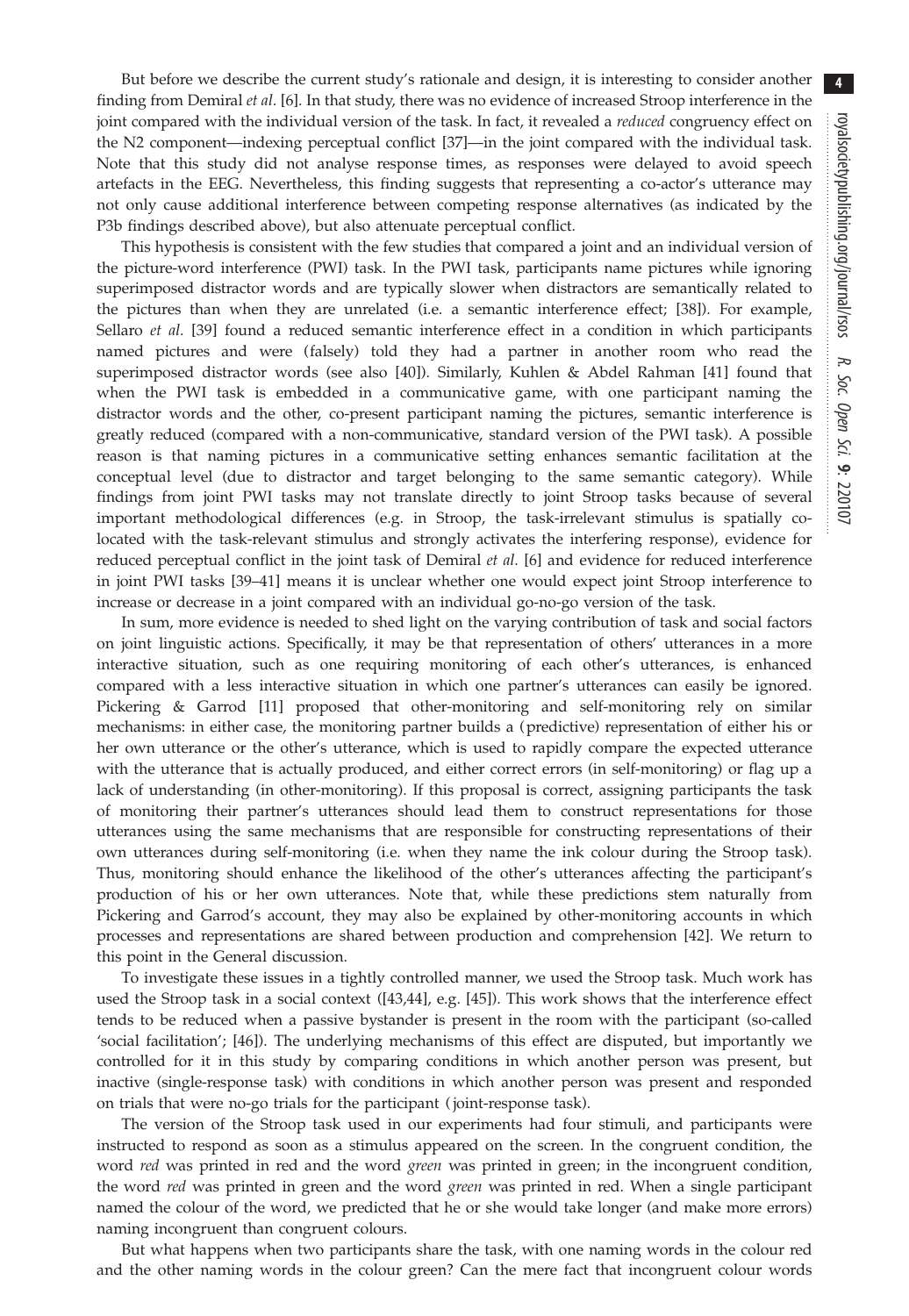evoke the other person's response induce a larger Stroop interference effect compared with when there is no such response? Or is mutual feedback necessary to achieve this result? Research indicates that speakers are affected by appropriate feedback on their utterance (e.g. narrators tell better stories to responsive than unresponsive addressees; [[47\]](#page-10-0)), but we do not know whether the experience of providing feedback also affects listeners' subsequent utterances (i.e. when they become speakers again). While we do not know the exact mechanism by which receiving (or providing) feedback affects language processing, it is likely that introducing a requirement to provide feedback will make participants more likely to closely monitor their partner's utterances.

Experiment 1 was a traditional Stroop experiment using a single participant. We expected to observe a large Stroop interference effect in this experiment. But in Experiments 2 and 3, participants took part in pairs. One participant named the colour of words in one colour (e.g. red) while ignoring words in the other colour (e.g. green). We expected the magnitude of the Stroop interference effect to be reduced in Experiments 2 and 3 compared with Experiment 1, for two reasons. First, participants were now assigned only one overt response, rather than two, which could reduce the amount of interference at the response selection stage. Second, participants now performed the task in the presence of another person, which could also reduce interference due to the faciliatory effect of social contexts (e.g. [\[45](#page-10-0)]). The important comparison, though, is within-experiments. In both Experiments 2 and 3, we manipulated whether the participant's partner named the colour of words in the other colour or did not. If speakers construct representations of their partner's utterances as well as of their own utterances and integrate them into a representation of the joint task [\[29,31](#page-9-0)], other-representations may interfere with selection of the correct response on go trials. Speakers may construct such otherrepresentations when their partner responds to stimuli in the other colour but should not construct such representations when their partner does not. In other words, speakers may experience more interference when each partner performs 'half' of the Stroop task than when one partner performs 'half' of the task and the other partner does not perform the task (but see [\[36](#page-9-0)]).

Crucially, we also manipulated whether the addressee provided feedback to the speaker (Experiment 3) or did not (Experiment 2). The feedback consisted of 'yes' when the speaker produced the right colour name and 'no' otherwise. Without feedback, participants could simply perform their own task and overhear their partner's activity; with feedback, participants are engaged in the task of othermonitoring. We hypothesize that other-monitoring requires building a representation of the other's utterance and comparing this representation to what they actually say. If so, other-monitoring should lead to increased interference: as well as monitoring the other, the participant is also monitoring her own utterances, and confusion between the target for self- and other-monitoring could lead to an enhanced shared-Stroop effect in the presence of feedback but not otherwise.

# 2. Experiments

We conducted three experiments involving the same two-choice Stroop task but varied the participants' task. The stimuli (red in red, green in green, red in green and green in red) were presented in the centre of an 18-inch colour monitor in lower case Arial typeface. Stimuli presentation and data recording were operated by DMDX [\[48](#page-10-0)], through a PC computer in a Psychology testing cubicle. Single participants sat centrally in front of the screen; pairs of participants sat side-by-side approximately 30 cm apart. Before each experiment, there were 32 practice trials. Participants first stated the colour of eight red and eight green squares presented in a random order, and then read aloud eight instances of the word red and eight of the word green (in black font) in a random order. The experimenter was present during the practice trials, but outside the cubicle during the experimental trials.

Each experiment consisted of three blocks of 128 trials with a short break between each block. The first eight trials were warm-up trials (two of each type). The remaining trials comprised 60 congruent trials (30 in each colour) and 60 incongruent trials (30 in each colour). The trials were presented on a white screen in a pseudo-random order with the constraint that there were no more than four consecutive trials of the same type. Each trial started with a fixation cross presented for 500 ms (centrally positioned), followed by a blank screen for 500 ms, and then the word. Participants were approximately 70 cm from the screen (with the word roughly at eye level).

Each word was displayed for 500 ms with a stimulus-onset asynchrony of 1500 ms. Participants were asked to identify the colour of the word as quickly and accurately as possible. Response times were the time taken to state the colour of the word from its onset. Each response was individually analysed using CheckVocal [\[49](#page-10-0)]. Response times (RTs) and accuracy were analysed using mixed-design ANOVAs, after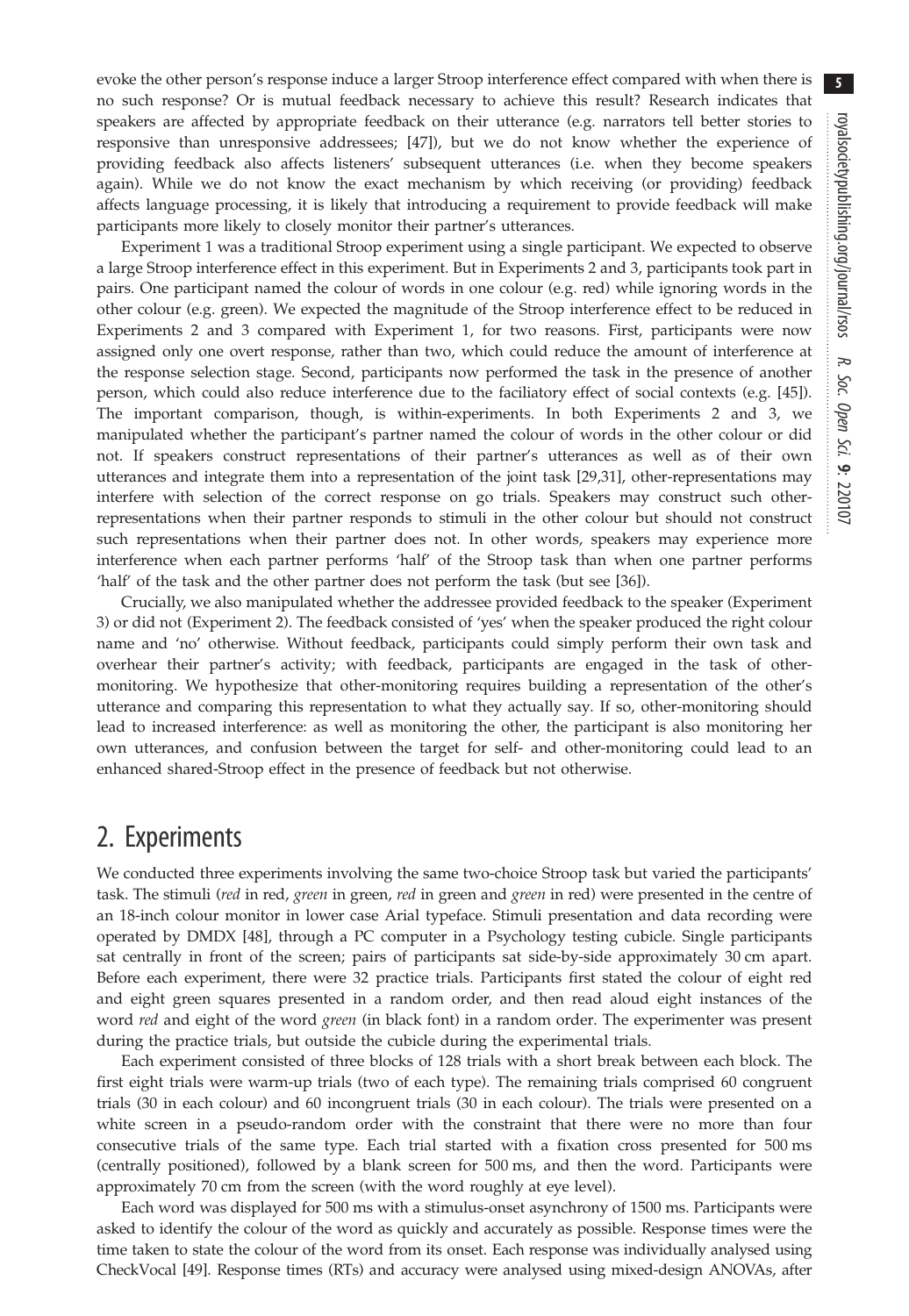<span id="page-5-0"></span>Table 1. Mean response times in milliseconds (with standard deviations in parentheses) and number of errors in Experiments 1– 3. Note that RT means (and standard deviations) are for the trimmed data, and error totals do not include the removed outliers.

|                              |                 | congruent |        | incongruent |        | R <sub>1</sub> |
|------------------------------|-----------------|-----------|--------|-------------|--------|----------------|
| experiment                   | condition       | $RT$ (ms) | errors | $RT$ (ms)   | errors | difference     |
| one (solo)                   | ۰               | 441 (100) | 23     | 502 (133)   | 236    | 61             |
| two (pairs without feedback) | single-response | 403 (78)  |        | 414 (85)    | 12     | 11             |
|                              | joint-response  | 401 (68)  |        | 416 (79)    | 16     | 15             |
| three (pairs with feedback)  | single-response | 435 (80)  |        | 447 (81)    |        | 12             |
|                              | joint-response  | 441 (100) | 15     | 474 (128)   | 40     | 33             |

averaging over trials by participants. All the experimental materials, data and analyses are available at <https://osf.io/hg3du/>.

## 2.1. Experiment 1: solo task

Experiment 1 investigated Stroop interference in an individual, who responded to both red and green stimuli.

## 2.1.1. Participants

We did not conduct power calculations prior to data collection. The sample size for this study was determined on the basis of the extensive literature on the Stroop effect, suggesting that it is a robust effect with a large effect size (e.g. [\[50](#page-10-0)]). Twelve participants (10 females and 2 males) were paid to participate. In all experiments, the participants were native English speakers from the University of Edinburgh community and reported no reading difficulties or colour-vision problems.

## 2.2. Results

We analysed the response time data from correct responses (94%). To prepare the data for analyses, all RTs below 200 ms were removed (1 trial) before we conducted a recursive trimming procedure in which the criterion cut-off for outlier removal was established independently for each participant in each condition, by reference to the sample size in that condition [[51](#page-10-0)]. In this way, we discarded 0.3% of the data (0.6% in the congruent condition, 0.0% in the incongruent condition). Table 1 shows the mean and standard deviation for the data included in the response time analyses and the error totals (after outliers were removed) that were subjected to the accuracy analyses. Participants named colours more quickly on congruent than incongruent trials,  $t_{11} = -7.565$ ,  $p < 0.001$ ,  $d = 2.18$  and also more accurately,  $t_{11} = -8.70$ ,  $p < 0.001$ ,  $d = 2.51$ .

## 2.3. Experiment 2: pairs without feedback

Experiment 2 used pairs of participants, and we manipulated whether one participant responded to stimuli of one colour (red for half the participants, green for the other half) and the other did not respond (single-response condition), or whether one participant responded to red stimuli and the other responded to green stimuli (joint-response condition). If participants represented each other's potential responses, interference should be greater in the joint- than single-response condition.

## 2.3.1. Participants

We did not conduct power calculations prior to data collection. Since we expected Stroop interference to be reduced when participants only responded to words in one colour (because the interfering colour was not in their response set; see e.g. [\[52](#page-10-0)]) and in the presence of another person (e.g. [\[45](#page-10-0)]), we aimed to double the sample size used in Experiment 1. We thus tested 24 participants in each of the two conditions. In total, 72 participants (40 females, 32 males) were paid to participate and were assigned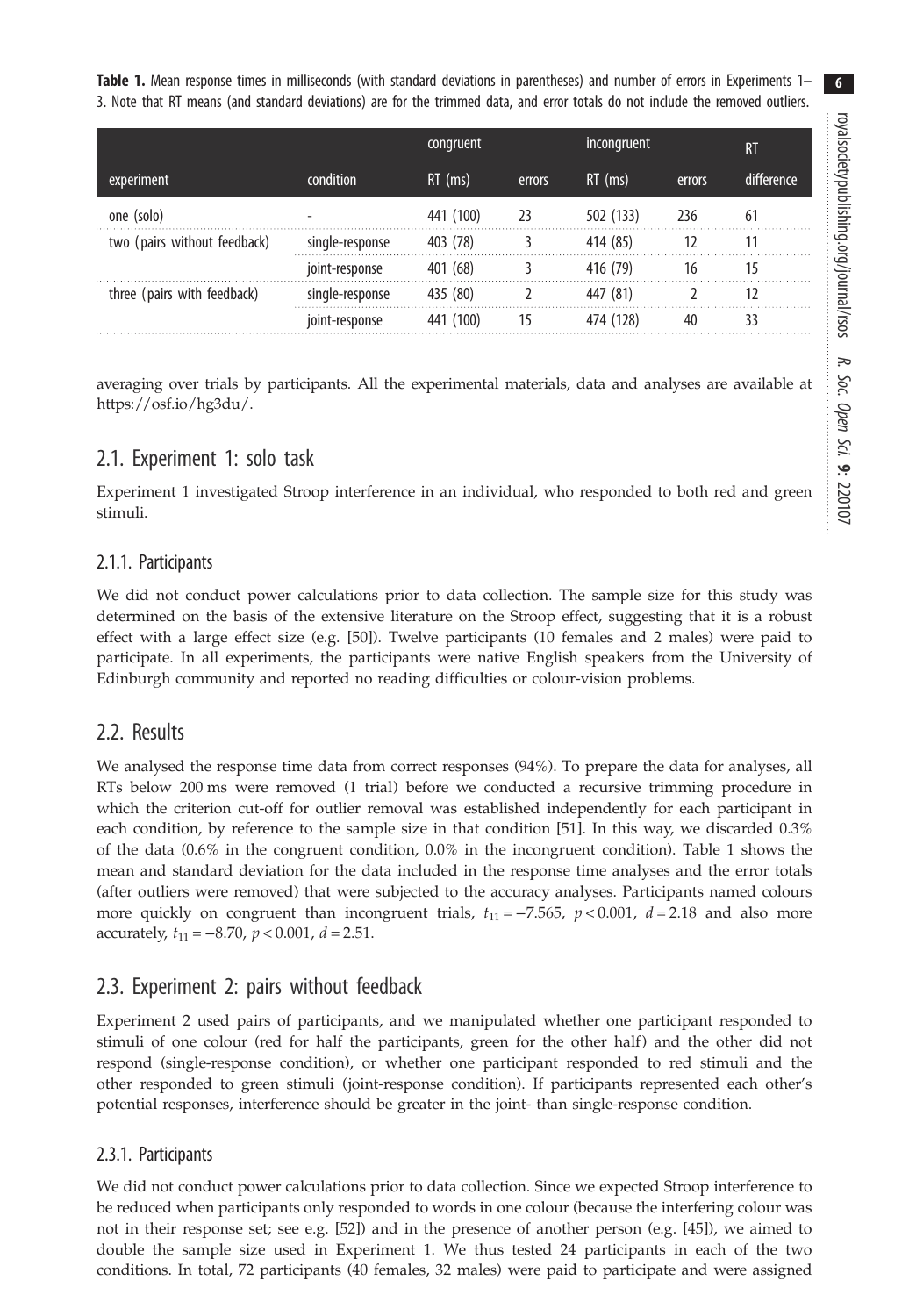7

to same-gender pairs. Twenty-four pairs were assigned to the single-response condition, and twelve pairs were assigned to the joint-response condition.

#### 2.3.2. Results

The design yielded data for 24 single-response participants (either red or green) and 24 joint-response participants (both participants in each of the 12 joint pairs provided data, one red, one green). We analysed the response time data from correct responses (99.6%) and discarded 1.0% of the data following trimming (0.7% in the congruent condition, 1.3% in the incongruent condition), [table 1](#page-5-0).

Response times. A 2 (response condition, between-participants) × 2 (congruency, within-participants) ANOVA revealed an effect of congruency,  $F_{1,46} = 52.3$ ,  $p < 0.001$ ,  $\eta_p^2 = 0.53$ , with participants being slower to respond to incongruent than congruent words. There was no effect of response condition,  $F_{1,46} = 0.00$ ,  $p = 0.98$ ,  $\eta_p^2 = 0.00$ , and no interaction,  $F_{1,46} = 1.84$ ,  $p = 0.18$ ,  $\eta_p^2 = 0.04$ . Planned contrasts revealed a congruency effect in both the single-response condition,  $t_{46} = -6.07$ ,  $p < 0.001$ , and the jointresponse condition,  $t_{46} = -4.16$ ,  $p < 0.001$ . Under conditions in which participants did not provide feedback to each other's responses, the (small) congruency effect occurred when one participant responded to words of one colour. However, the effect was not enhanced when the other participant responded to words of the other colour.

Accuracy. There were more errors in incongruent than congruent condition,  $F_{1,46} = 9.75$ ,  $p < 0.01$ ,  $\eta_p^2 = 0.18$ . There was no effect of response condition  $F_{1,46} = 0.23$ ,  $p = 0.63$ ,  $\eta_p^2 = 0.01$  and no interaction,  $F_{1,46} = 0.32$ ,  $p = 0.57$ ,  $\eta_p^2 = 0.01$ . Planned contrasts revealed a congruency effect in the joint-response condition,  $t_{46} = -2.61$ ,  $p = 0.01$ , but no effect in the single-response condition,  $t_{46} = -1.81$ ,  $p = 0.08$ .

#### 2.4. Experiment 3: pairs with feedback

Experiment 2 found no evidence that participants represented their partner's utterances as their own when they each simply responded to two of the four conditions. Although participants spoke in the presence of another person, they did not address that person or respond to their utterances. Participants may construct representations of another's utterances when they establish a closer relationship with their partners on the basis of a minimal form of interaction, where they have to closely monitor one another's utterances. We therefore conducted Experiment 3, which was identical to Experiment 2, except that the non-respondent participant provided feedback, by uttering 'yes' if the responder produced the right colour name and 'no' otherwise. Thus, in the single-response condition, one participant responded to stimuli of one colour and the other provided feedback to their partner's responses. In the joint-response condition, both participants responded to stimuli of one colour and provided feedback to their partner's responses.

#### 2.4.1. Participants

We used the same sample size as in Experiment 2. Seventy-two further participants (54 females, 18 males) were paid to participate and were assigned to same-gender pairs, as in Experiment 2.

#### 2.4.2. Results

We analysed the response time data from correct responses (98.8%). Three trials were removed as they were under 200 ms, and 1.2% of the data was discarded following trimming (1.1% in the congruent condition, 1.1% in the incongruent condition), [table 1.](#page-5-0)

*Response times.* A 2  $\times$  2 ANOVA revealed an effect of congruency,  $F_{1,46}$  = 80.4,  $p$  < 0.001,  $\eta_p^2$  = 0.64, with participants being slower to respond to incongruent than congruent words. There was no effect of response condition,  $F_{1,46} = 0.98$ ,  $p = 0.33$ ,  $\eta_p^2 = 0.02$ , but there was an interaction,  $F_{1,46} = 17.2$ ,  $p < 0.001$ ,  $\eta_p^2 = 0.27$ , with the difference between congruent and incongruent trials being smaller in the singleresponse condition than the joint-response condition. Planned contrasts revealed a congruency effect in both the single-response condition,  $t_{46} = -3.41$ ,  $p < 0.001$ , and the joint-response condition,  $t_{46} = -9.28$ ,  $p < 0.001$ . Under conditions in which participants provided feedback to each other's responses, a (small) congruency effect occurred when one participant responded to words of one colour, but the effect was enhanced when the other participant responded to words of the other colour.

Accuracy. There were more errors in the incongruent than the congruent condition,  $F_{1,46} = 7.78$ ,  $p < 0.01$ ,  $\eta_p^2 = 0.15$ . However, there was also a main effect of response condition,  $F_{1,46} = 13.24$ ,  $p < 0.001$ ,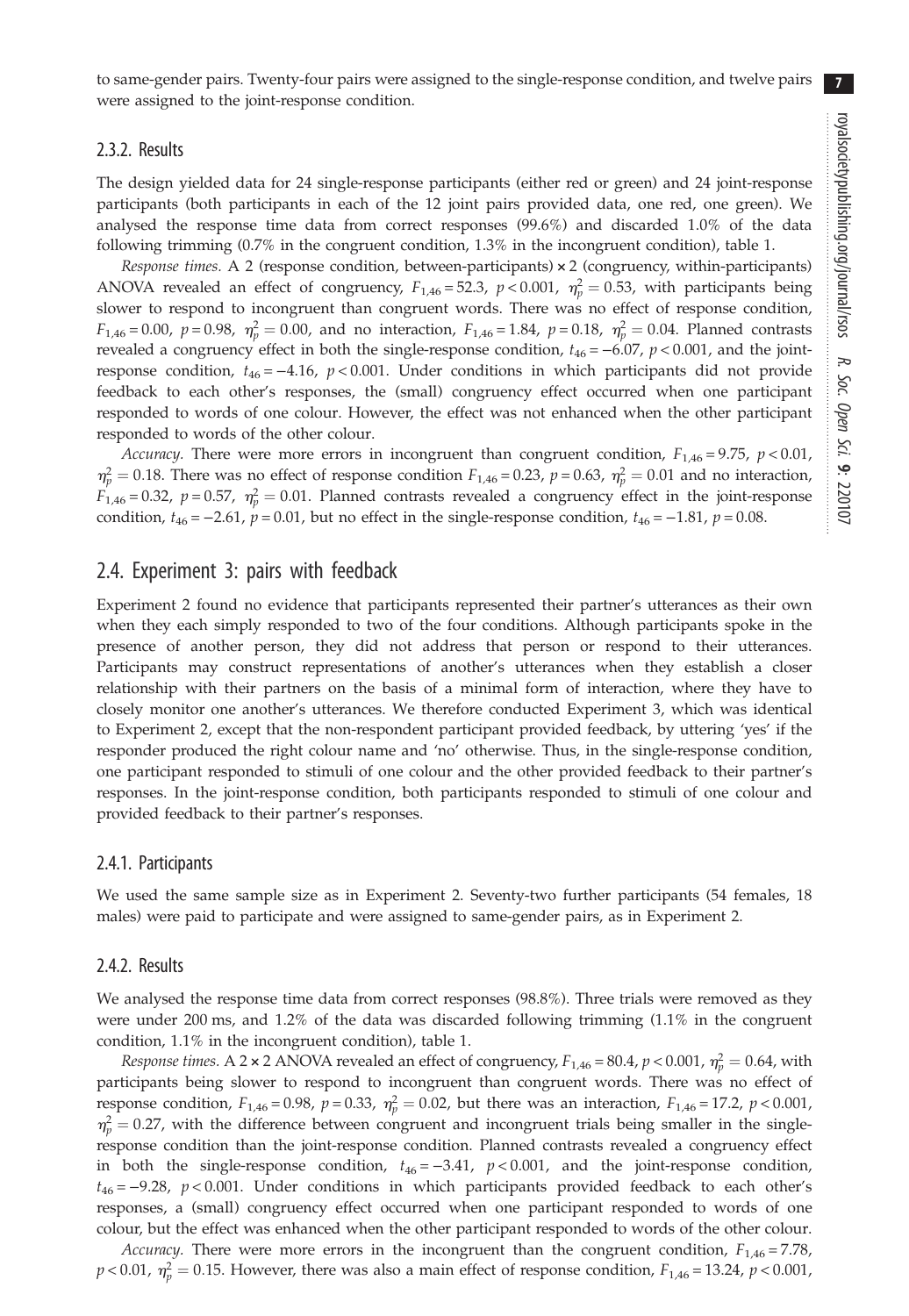$\eta_p^2 = 0.22$ , and an interaction,  $F_{1,46} = 7.78$ ,  $p < 0.01$ ,  $\eta_p^2 = 0.15$ . Planned contrasts revealed a congruency effect in joint-response condition,  $t_{46} = -3.95$ ,  $p < 0.001$ , whereas in the single-response condition participants made the same (small) number of errors on congruent and incongruent trials.

## 2.5. Combined analysis of Experiments 2 and 3

Response times. A 2 (experiment, between-participants)  $\times$  2 (response condition, between-participants)  $\times$  2 (congruency, within-participants) ANOVA revealed effects of experiment,  $F_{1,92} = 13.2$ ,  $p < 0.001$ ,  $\eta_p^2 = 0.13$ , with participants responding faster in Experiment 2 (no feedback) than Experiment 3 (feedback), and congruency,  $F_{1,92} = 132.4$ ,  $p < 0.001$ ,  $\eta_p^2 = 0.59$ , with participants responding faster to congruent than incongruent words. There were also interactions between experiment and congruency,  $F_{1,92} = 9.17$ ,  $p < 0.01$ ,  $\eta_p^2 = 0.09$ , and response condition and congruency,  $F_{1,92} = 17.3$ ,  $p < 0.001$ ,  $\eta_p^2 = 0.16$ . More importantly, there was a three-way interaction,  $F_{1,92} = 6.60$ ,  $p < 0.05$ ,  $\eta_p^2 = 0.07$ , which indicated that the difference between the congruency effect in the single- and joint-response conditions was greater in Experiment 3 than Experiment 2. The presence of partner feedback therefore increased the congruency effect that occurred in the joint-response condition.

Accuracy. The overall number of errors did not differ significantly between experiments,  $F_{1,92} = 2.36$ ,  $p = 0.13$ ,  $\eta_p^2 = 0.03$ . Confirming separate analyses of Experiments 2 and 3, there were more errors in the incongruent than the congruent condition,  $F_{1,92} = 17.3$ ,  $p < 0.001$ ,  $\eta_p^2 = 0.16$ . As in Experiment 3, there was a main effect of response condition,  $F_{1,92}$  = 11.42,  $p$  < 0.005,  $\eta_p^2 = 0.11$  and an interaction between response condition and congruency,  $F_{1,92} = 6.47$ ,  $p < 0.05$ ,  $\eta_p^2 = 0.07$ . There was also a two-way interaction between experiment and response condition,  $F_{1,92} = 8.34$ ,  $p < 0.01$ ,  $\eta_p^2 = 0.08$ , but the three-way interaction of experiment, response condition and congruency was not significant,  $F_{1,92} = 3.39$ ,  $p = 0.07$ ,  $\eta_p^2 = 0.04$ .

# 3. General discussion

As expected, Experiment 1 revealed a large congruency effect when an individual, isolated participant named both colours. Also as expected, Experiments 2 and 3 showed a congruency effect, albeit much smaller, when one participant named one or the other colour and the other participant did not name a colour (indicating that Stroop effects occur in go-no-go tasks). In Experiment 2, when partners did not provide feedback, the congruency effect was equivalent in both the single- and joint-response condition. However, Experiment 3 showed that when partners did provide feedback to each other, the congruency effect was larger in the joint-response than the single-response condition.

These findings indicate that, in the joint-response condition, a shared-Stroop effect occurs when participants are encouraged to monitor their partner's utterances for correctness. We suggest that the monitoring requirement means the participants tend to represent the partner's target utterance using the same mechanism that they use to represent their own target utterance (i.e. for self-monitoring). In solo Stroop tasks such as Experiment 1, speakers encounter interference from their own potential responses when they name a colour that does not match the word. In the shared-Stroop task reported in Experiment 3, participants appeared to consider their partner's potential responses in a way that interferes with their own responses (as indicated by the larger Stroop effect compared with the singleresponse condition). If one partner has to utter 'red' to the word green written in red, but knows that her partner regularly has to utter 'green' and is likely to prepare this response after seeing the word green written in red, she represents her partner's response and experiences increased interference as a result. This interfering representation could be a prediction of the partner's response, or it could be based on having comprehended the partner's response on preceding trials.

We assume that the small effect in the single-response condition (e.g. saying 'green' faster when responding to the word *green* than the word *red* written in green ink) occurred because participants still activate the inappropriate name (red) to some extent, even though they never produce that name in the experimental session. Alternatively, it may be related to semantic interference during the apprehension of the stimulus (see e.g. [[45\]](#page-10-0)), rather than at the response selection stage. Note that this finding is unlike what happens in the joint Simon effect, where the effect disappears in the go-no-go version of the task [\[17](#page-9-0)], possibly because in that case representing a co-acting partner is necessary to assign a spatial code to one's own response.

Instead, comprehending the colour word appears to automatically activate representations that are shared between the comprehension and the production system (e.g. semantic representations), thus causing a small amount of interference in the single-response condition as well. In the joint-response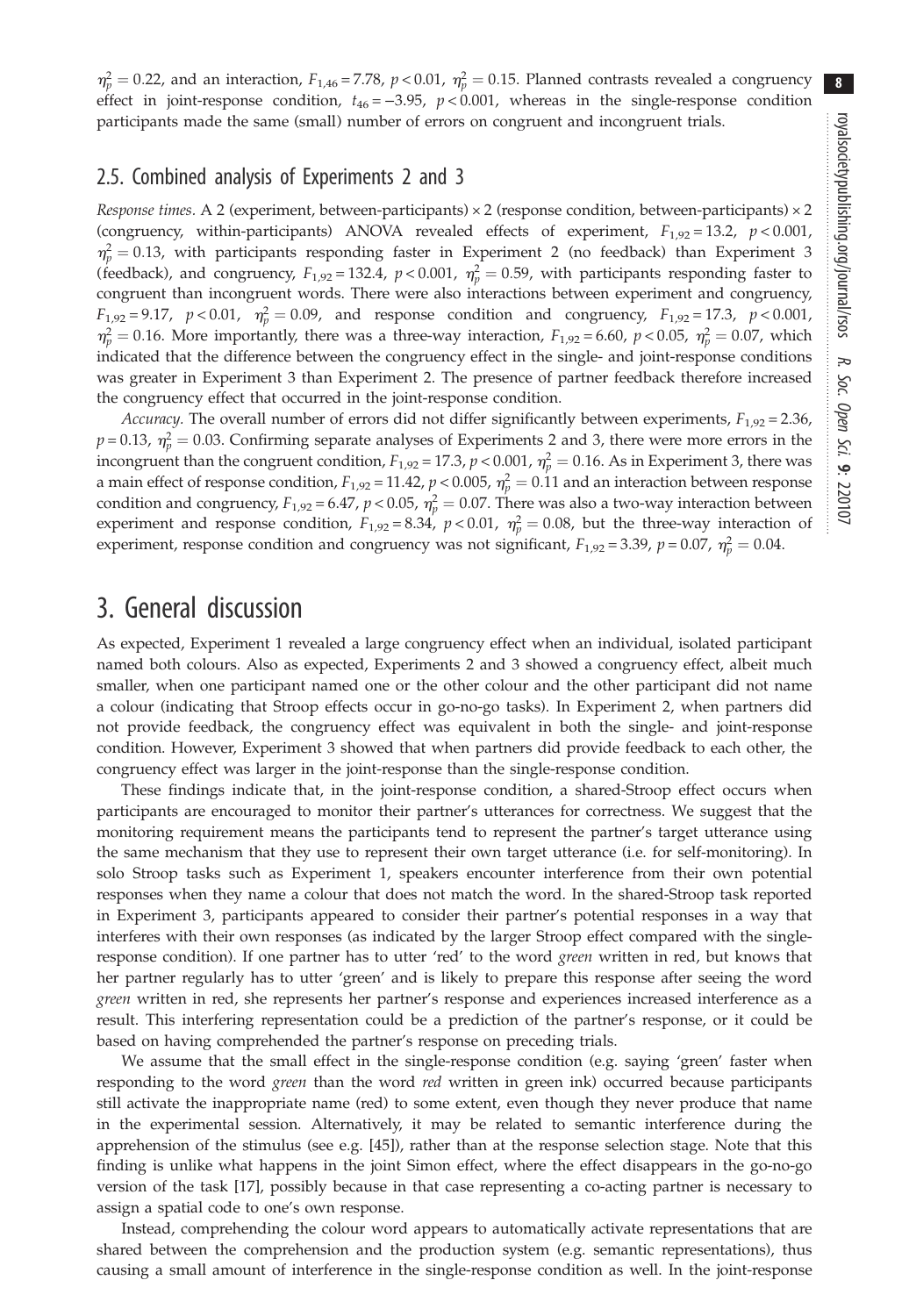condition, hearing one's partner produce the colour words does not, in and of itself, increase the activation level of production representations (see also [\[36](#page-9-0)]). But crucially, production-based representations are more likely to be activated when in addition participants have to monitor their partner's responses. Alternatively, it is possible that the monitoring task raises the activation level of comprehension representations that are used both in other- and in self-monitoring [[14,](#page-9-0)[42](#page-10-0)].

When we compare our task with other joint language tasks (e.g. picture naming in [\[8](#page-9-0)]), it appears that these representations may be affected by the nature of the task or the relationship between the speakers. In particular, when participants monitor each other's performance, representations of others' utterances are enhanced. By contrast, shared-Simon effects do not require participants to communicate their behaviour with their partners, to have any indication that their partner is responding, or even to be aware of their partner's presence (although the effects are sometimes enhanced when that is the case).

While Gambi et al. [\[8\]](#page-9-0) found that people represent others' utterance even in language tasks that are not interactive, in that study there was no indication that speakers were representing what their partners were saying, but only that they were representing whether they were naming pictures or not. Participants in Kuhlen & Abdel Rahman [[10\]](#page-9-0), Baus et al. [\[4\]](#page-9-0) and Demiral et al. [\[6\]](#page-9-0) appeared to perform aspects of response preparation when it was their partner's turn to speak, but these participants were not simultaneously preparing to speak themselves. Further, in Baus et al. and Demiral et al. the partner was seated in the same room as the participant, while in Kuhlen and Abdel Rahman [[10,33\]](#page-9-0) robust evidence for joint interference was found only for co-present participants.

In this study, we showed that speakers experienced additional interference from simultaneously representing their own and their partner's target utterance, but only when doing so was required by the task. In other words, co-presence and acting alongside one another were not sufficient for the shared-Stroop effect; engaging in other-monitoring (a key component of linguistic interaction as observed in dialogue) was needed.

One interesting question relates to the degree to which our findings would extend to other joint language tasks. For example, would monitoring enhance interference in a joint PWI task in which the participants take turns to name pictures while ignoring distractor words, and those words are the names of pictures produced by their partner on different trials? While this situation is analogous to the current task—that is, irrelevant information is part of the partner's response set—participants may be less likely to strongly represent their partner's responses when there is a large set of them (as in PWI tasks). This might make it easier for participants to keep representations of self and other separate and reduce the demands on monitoring, thus also reducing the likelihood of finding that monitoring enhances joint interference.

Further, it is possible that interference only occurred in Experiment 3 (but not in Experiment 2) not because feedback enhanced representations of others' utterances, but rather because of the complexity of performing two tasks (naming and providing feedback). However, we argue that this conclusion is unlikely because the monitoring task was easy, as participants rarely made any errors. It could be argued that the monitoring task simply increased the saliency of the partner's responses, so that participants paid more attention to them, but this argument would not explain why the partner's utterances interfered with the participant's own utterances.

We instead propose that interference was enhanced because other-monitoring and self-monitoring rely on an overlapping set of mechanisms [[11](#page-9-0)]. The need to produce one's own language and monitor the language of one's interlocutor is a hallmark of interactive language. Integrating linguistic representations for self- and other-produced utterances is most obviously relevant for interactive language, when interlocutors predict their partner's contributions and use these predictions to prepare [\[53](#page-10-0)] and time [[54\]](#page-10-0) their own utterances so that interlocutors do not extensively overlap or leave significant pauses. In other words, such representational integration may help promote the fluency of dialogue, as argued by Pickering & Garrod [\[16](#page-9-0)].

In sum, we have shown that participants sharing a Stroop task represent their partner's utterance using some of the same mechanisms they use to concurrently represent their own utterances, but only when the joint nature of the task is emphasized by the requirement to closely monitor one another's utterances. Thus, the integration of linguistic representations between self and other does take place, and it is more likely in more interactive situations.

Ethics. The research reported here received ethical approval from the Research Ethics Committee at the Department of Psychology, University of Edinburgh. Informed consent was obtained from all participants.

Data accessibility. All the experimental materials, data and analyses are available at [https://osf.io/hg3du/.](https://osf.io/hg3du/)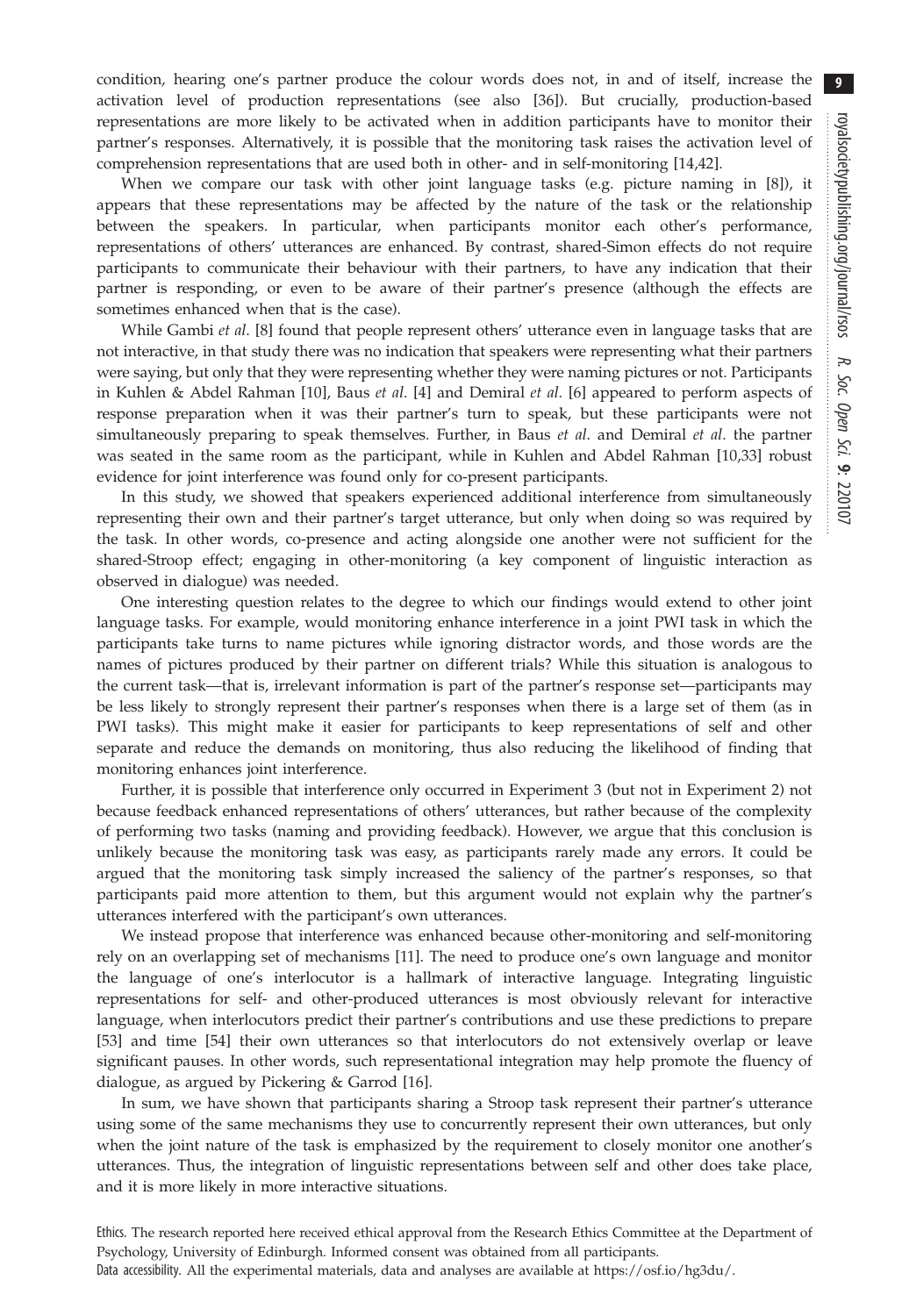<span id="page-9-0"></span>Authors' contributions. M.J.P.: conceptualization, methodology, project administration, supervision, writing—original draft and writing—review and editing; J.F.M.: conceptualization, data curation, formal analysis, investigation, methodology, software, visualization, writing—original draft and writing—review and editing; C.G.: writing—original draft and writing—review and editing.

All authors gave final approval for publication and agreed to be held accountable for the work performed therein. Conflict of interest declaration. We declare we have no competing interests.

Funding. M.J.P. and J.F.M. were supported by ESRC grant no. RES-062-23-0376. C.G. received no grants or funding in support of this project.

Acknowledgements. We thank Ciara Catchpole.

# References

- 1. Knoblich G, Butterfill S, Sebanz N. 2011 Psychological research on joint action: theory and data. In The psychology of learning and motivation (ed. B Ross), pp. 59–101. Burlington, ON: Academic Press.
- Sebanz N, Bekkering H, Knoblich G. 2006 Joint action: bodies and minds moving together. Trends Cogn. Sci. 10, 70–76. [\(doi:10.1016/j.tics.](http://dx.doi.org/10.1016/j.tics.2005.12.009) [2005.12.009](http://dx.doi.org/10.1016/j.tics.2005.12.009))
- 3. Wenke D, Atmaca S, Holländer A, Liepelt R, Baess P, Prinz W. 2011 What is shared in joint action? Issues of co-representation, response conflict, and agent identification. Rev. Phil. Psychol. 2, 147–172. ([doi:10.1007/s13164-011-](http://dx.doi.org/10.1007/s13164-011-0057-0) [0057-0](http://dx.doi.org/10.1007/s13164-011-0057-0))
- 4. Baus C, Sebanz N, de la Fuente V, Branzi FM, Martin C, Costa A. 2014 On predicting others' words: electrophysiological evidence of prediction in speech production. Cognition 133, 395–407. ([doi:10.1016/j.cognition.2014.07.006\)](http://dx.doi.org/10.1016/j.cognition.2014.07.006)
- 5. Brehm L, Taschenberger L, Meyer A. 2019 Mental representations of partner task cause interference in picture naming. Acta Psychol. 199, 102888. [\(doi:10.1016/j.actpsy.2019.](http://dx.doi.org/10.1016/j.actpsy.2019.102888) [102888\)](http://dx.doi.org/10.1016/j.actpsy.2019.102888)
- 6. Demiral ŞB, Gambi C, Nieuwland MS, Pickering MJ. 2016 Neural correlates of verbal joint action: ERPs reveal common perception and action systems in a shared-Stroop task. Brain Res. 1649, 79–89. [\(doi:10.1016/j.brainres.2016.08.025](http://dx.doi.org/10.1016/j.brainres.2016.08.025))
- 7. Gambi C, Cop U, Pickering MJ. 2015 How do speakers coordinate? Evidence for prediction in a joint word-replacement task. Cortex 68, 111–128. ([doi:10.1016/j.cortex.2014.09.009](http://dx.doi.org/10.1016/j.cortex.2014.09.009))
- Gambi C, Van de Cavey J, Pickering MJ. 2015 Interference in joint picture naming. J. Exp. Psychol. 41, 1–21. ([doi:10.1037/a0037438\)](http://dx.doi.org/10.1037/a0037438)
- 9. Hoedemaker RS, Ernst J, Meyer AS, Belke E. 2017 Language production in a shared task: cumulative semantic interference from self-and other-produced context words. Acta Psychol. 172, 55–63. [\(doi:10.1016/j.actpsy.2016.11.007](https://doi.org/10.1016/j.actpsy.2016.11.007))
- 10. Kuhlen A, Abdel Rahman R. 2017 Having a task partner affects lexical retrieval: spoken word production in shared task settings. Cognition 166, 94–106. [\(doi:10.1016/j.cognition.2017.](http://dx.doi.org/10.1016/j.cognition.2017.05.024) [05.024](http://dx.doi.org/10.1016/j.cognition.2017.05.024))
- 11. Pickering MJ, Garrod S. 2014 Self-, other-, and joint monitoring using forward models. Front. Hum. Neurosci. 8, 132. ([doi:10.3389/fnhum.](http://dx.doi.org/10.3389/fnhum.2014.00132) [2014.00132\)](http://dx.doi.org/10.3389/fnhum.2014.00132)
- 12. Gauvin HS, Hartsuiker RJ. 2020 Towards a new model of verbal monitoring. J. Cogn. 3, 1. ([doi:10.5334/joc.81](http://dx.doi.org/10.5334/joc.81))
- 13. Van de Meerendonk N, Kolk HH, Chwilla DJ, Vissers CTW. 2009 Monitoring in language perception. Lang. Linguist. Compass 3, 1211–1224. ([doi:10.1111/j.1749-818X.2009.](http://dx.doi.org/10.1111/j.1749-818X.2009.00163.x) [00163.x\)](http://dx.doi.org/10.1111/j.1749-818X.2009.00163.x)
- 14. Levelt WJ. 1983 Monitoring and self-repair in speech. Cognition **14**, 41-104. ([doi:10.1016/](http://dx.doi.org/10.1016/0010-0277(83)90026-4) [0010-0277\(83\)90026-4\)](http://dx.doi.org/10.1016/0010-0277(83)90026-4)
- 15. Nozari N, Dell GS, Schwartz MF. 2011 Is comprehension necessary for error detection? A conflict-based account of monitoring in speech production. Cognit. Psychol. 63, 1-33. ([doi:10.1016/j.cogpsych.2011.05.001\)](http://dx.doi.org/10.1016/j.cogpsych.2011.05.001)
- 16. Pickering MJ, Garrod S. 2021 Understanding dialogue: language use and social interaction. Cambridge, UK: Cambridge University Press.
- 17. Sebanz N, Knoblich G, Prinz W. 2003 Representing others' actions: just like one's own? Cognition 88, B11–B21. [\(doi:10.1016/](http://dx.doi.org/10.1016/S0010-0277(03)00043-X) [S0010-0277\(03\)00043-X](http://dx.doi.org/10.1016/S0010-0277(03)00043-X))
- 18. Dolk T, Hommel B, Colzato LS, Schutz-Bosbach S, Prinz W, Liepelt R. 2011 How 'social' is the social Simon effect? Front. Psychol. 2, 84. ([doi:10.3389/fpsyg.2011.00084\)](http://dx.doi.org/10.3389/fpsyg.2011.00084)
- 19. Guagnano D, Rusconi E, Umiltà CA. 2010 Sharing a task or sharing space? On the effect of the confederate in action coding in a detection task. Cognition 114, 348–355. ([doi:10.1016/j.cognition.2009.](http://dx.doi.org/10.1016/j.cognition.2009.10.008) [10.008](http://dx.doi.org/10.1016/j.cognition.2009.10.008))
- 20. Dolk T, Hommel B, Prinz W, Liepelt R. 2013 The (not so) social Simon effect: a referential coding account. J. Exp. Psychol. 39, 1248–1260. ([doi:10.1037/a0031031\)](http://dx.doi.org/10.1037/a0031031)
- 21. Ruys KI, Aarts H. 2010 When competition merges people's behavior: interdependency activates shared action representations. J. Exp. Soc. Psychol. 46, 1130–1133. [\(doi:10.](http://dx.doi.org/10.1016/j.jesp.2010.05.016) [1016/j.jesp.2010.05.016\)](http://dx.doi.org/10.1016/j.jesp.2010.05.016)
- 22. Tsai CC, Kup WJ, Hung DL, Tzeng OJL. 2008 Action co-representation is tuned to other humans. J. Cogn. Neurosci. 20, 2015-2024. ([doi:10.1162/jocn.2008.20144](http://dx.doi.org/10.1162/jocn.2008.20144))
- 23. Vlainic E, Liepelt R, Colzato LS, Prinz W, Hommel B. 2010 The virtual co-actor: the social Simon effect does not rely on online feedback from the other. Front. Psychol. 1, 208. [\(doi:10.](http://dx.doi.org/10.3389/fpsyg.2010.00208) [3389/fpsyg.2010.00208](http://dx.doi.org/10.3389/fpsyg.2010.00208))
- 24. Welsh TN, Higgins L, Ray M, Weeks DJ. 2007 Seeing vs. believing: is believing sufficient to activate the processes of response corepresentations? Hum. Mov. Sci. 26, 853–866. ([doi:10.1016/j.humov.2007.06.003\)](http://dx.doi.org/10.1016/j.humov.2007.06.003)
- 25. Tsai CC, Brass M. 2007 Does the human motor system simulate Pinocchio's actions? Coacting with a human hand versus a wooden hand in a dyadic interaction. Psychol. Sci. 18, 1058-1062. [\(doi:10.1111/j.1467-9280.2007.02025.x\)](http://dx.doi.org/10.1111/j.1467-9280.2007.02025.x)
- 26. Hommel B, Colzato LS, van den Wildenberg WPM. 2009 How social are task representations? Psychol. Sci. 20, 794–798. [\(doi:10.1111/j.1467-](http://dx.doi.org/10.1111/j.1467-9280.2009.02367.x) [9280.2009.02367.x\)](http://dx.doi.org/10.1111/j.1467-9280.2009.02367.x)
- 27. Pickering MJ, Garrod S. 2004 Toward a mechanistic psychology of dialogue. Behav. Brain Sci. 27, 169–226. [\(doi:10.1017/](http://dx.doi.org/10.1017/S0140525X04000056) [S0140525X04000056](http://dx.doi.org/10.1017/S0140525X04000056))
- 28. Stivers T et al. 2009 Universals and cultural variation in turn-taking in conversation. Proc. Natl Acad. Sci. USA 106, 10 587–10 592. [\(doi:10.1073/pnas.0903616106\)](http://dx.doi.org/10.1073/pnas.0903616106)
- 29. Pickering MJ, Garrod S. 2013 An integrated theory of language production and comprehension. Behav. Brain Sci. 36, 329–392. [\(doi:10.1017/S0140525X12001495](http://dx.doi.org/10.1017/S0140525X12001495))
- 30. Gambi C, Pickering MJ. 2011 A cognitive architecture for the coordination of utterances. Front. Psychol. 2, 275. ([10.3389/fpsyg.](https://doi.org/10.3389/fpsyg.2011.00275) [2011.00275](https://doi.org/10.3389/fpsyg.2011.00275))
- 31. Pickering MJ, Gambi C. 2018 Predicting while comprehending language: a theory and review. Psychol. Bull. 144, 1002–1044. ([doi:10.1037/](http://dx.doi.org/10.1037/bul0000158) [bul0000158\)](http://dx.doi.org/10.1037/bul0000158)
- 32. Clark HH. 1996 Using language. Cambridge, UK: Cambridge University Press.
- 33. Kuhlen A, Abdel Rahman R. 2021 Joint language production: an electrophysiological investigation of simulated lexical access on behalf of task partner. J. Exp. Psychol. 47, 1317–1337. ([doi:10.1037/xlm0001025\)](https://doi.org/10.1037/xlm0001025)
- 34. Gambi C, Pickering MJ. In press. Joint language production. In Cognitive processes of language production (eds R Hartsuiker, K Strijkers). London, UK: Routledge.
- 35. MacLeod CM. 1991 Half a century of research on the Stroop effect: an integrative review. Psychol. Bull. 109, 163–203. ([doi:10.1037/0033-2909.](http://dx.doi.org/10.1037/0033-2909.109.2.163) [109.2.163](http://dx.doi.org/10.1037/0033-2909.109.2.163))
- 36. Saunders DR, Melcher D, van Zoest W. 2019 No evidence of task co-representation in a joint Stroop task. Psychol. Res. 83, 852–862. ([doi:10.](http://dx.doi.org/10.1007/s00426-017-0909-z) [1007/s00426-017-0909-z](http://dx.doi.org/10.1007/s00426-017-0909-z))
- 37. Donkers FC, Van Boxtel GJ. 2004 The N2 in go/ no-go tasks reflects conflict monitoring not response inhibition. Brain Cogn. 56, 165–176. [\(doi:10.1016/j.bandc.2004.04.005](http://dx.doi.org/10.1016/j.bandc.2004.04.005))
- 38. Glaser WR, Glaser MO. 1989 Context effects in Stroop-like word and picture processing. J. Exp.